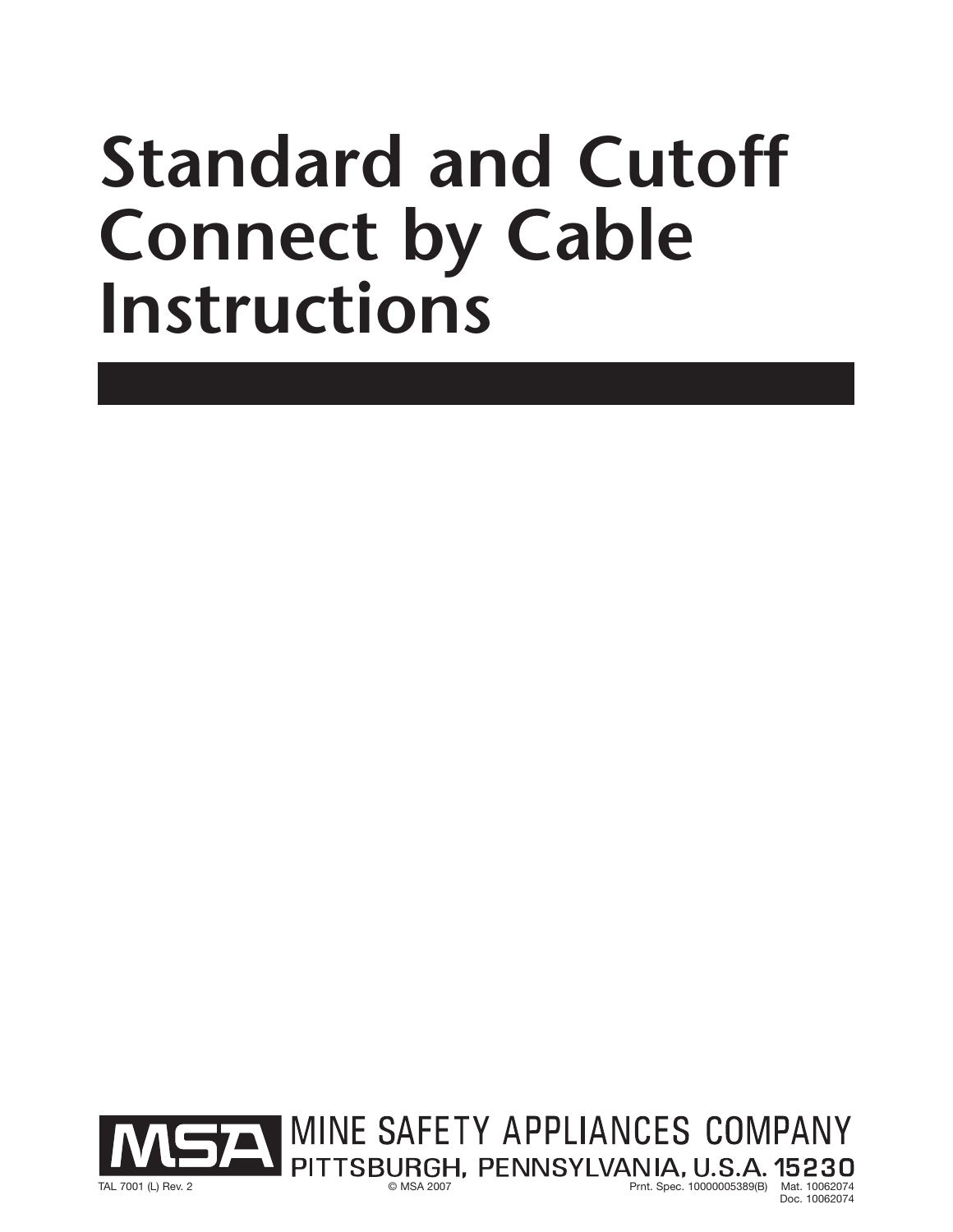# **INSTRUCTIONS**

# **CONNECTED BY CABLE CUTOFF MUFF**

Connected by Cable products provide two-way communication when connection to a mobile telephone or a communication radio is done by a cable.

#### **Activating the Hearing Protector**

- Fit with two standard alkaline batteries (1.5 V, AA).
- The battery holder:
	- is fully integrated in the ear muff
	- contains no buttons.

## **INSTALLING AND CHANGING THE BATTERIES**

**Note:** Use of rechargeable batteries, type NiMH 1.2 V or NiCad 1.2 V, considerably reduces operating time.

- 1. Pull the cushion straight out to release it.
- 2. Insert the batteries in the battery holder.
	- Ensure that the + and battery poles are oriented in the right direction.
- 3. Place the sound absorbent back into place and press on the cushion. Check that the:
	- cushion bulge is facing downward
	- sound absorbent material and cushion are properly fitted to ensure noise suppression.
- 4. Dispose of depleted batteries in accordance with all applicable federal, state, and local regulations.

To turn the hearing protector on, turn the knob clockwise. Turn the knob back to turn off the product; otherwise the hearing protector will drain the batteries. To adjust the volume up or down, turn the knob clockwise or counterclockwise until it reaches a comfortable setting.

• Speaker sound is limited to a maximum of 82 dB.

#### **Electronic Functions**

- The Cable Cutoff Muff is equipped with electronics to reproduce ambient sound; this is known as the cutoff/ listening function.
- Sound is captured by two external microphones and produced in the hearing protector speakers.
	- Sound is reproduced in stereo to maintain or improve sound direction location.
	- This function is for use in settings where it is important to hear ambient sounds, such as warning signals, conversation, traffic, etc.

#### A WARNING

**Connect by Cable Cutoff muffs are not intrinsically safe.**

## **CONNECTED BY CABLE STANDARD MUFF**

- The Connected by Cable Standard Muff:
	- is similar to the Connect by Cable Cutoff Muff, minus the built-in listening/cutoff electronics
	- does not require batteries
	- is a communication headset that allows the user to hear incoming radio transmissions while being protected from ambient noise.
- Common to the Cutoff Muff and the Standard Muff: • boom microphone features
	- hygiene kits
	- lapel microphone
	- push-to-talk interfaces.

#### **A WARNING**

**Connect by Cable Standard muffs are intrinsically safe.**

The hearing protector comes with a jack for cable and adapter connection to external communication devices (e.g., push-to-talk assemblies for communication radios).

## **NOISE CANCELLING BOOM MICROPHONE**

- The ear muffs are equipped with:
	- a noise-canceling boom microphone for noisy environments
	- an electret or dynamic microphone, depending on the intended application.
- Adjust the boom microphone so it is level with, and 3 to 5 mm from, user's mouth.
	- For best performance, do not exceed this distance when working in a noisy environment.
	- Keep this microphone position when not talking.
	- Prevent wind noise interference with a wind protector

#### **Hard Wired Muffs**

- The cutoff/listening function is controlled by the control knob at the rear of the left ear muff.
- The hard-wired hearing protector comes with a cable and adapter for connection to external communication devices (e.g., communication radios and mobile phones).

#### **Maintenance**

- The outside of the cups and cushions can be easily cleaned with soap and water.
- Ear muffs, particularly the replaceable cushions, may deteriorate with use and should be frequently examined for cracking and leakage.
- With the shaped part of the cushion turned downward, use only MSA hygiene kit (P/N 10061293) designed for electronics.
- Replace hygiene kits at least twice a year (standard use) to maintain the noise attenuation function.

This product may be adversely affected by certain chemical substances. Do not subject hearing protector to rough handling, which can damage electronics. Do not submerse cups in water.

## **Troubleshooting**

| <b>PROBLEM</b>            | <b>ACTION</b>                                              |
|---------------------------|------------------------------------------------------------|
| Electronic                | Check that the contact between the                         |
| functions<br>stop working | contact functions adapter and the<br>external unit is good |
|                           | When the hearing protector is used for                     |

When the hearing protector is used for long time periods, moisture can build up inside the cups. Prevent long-term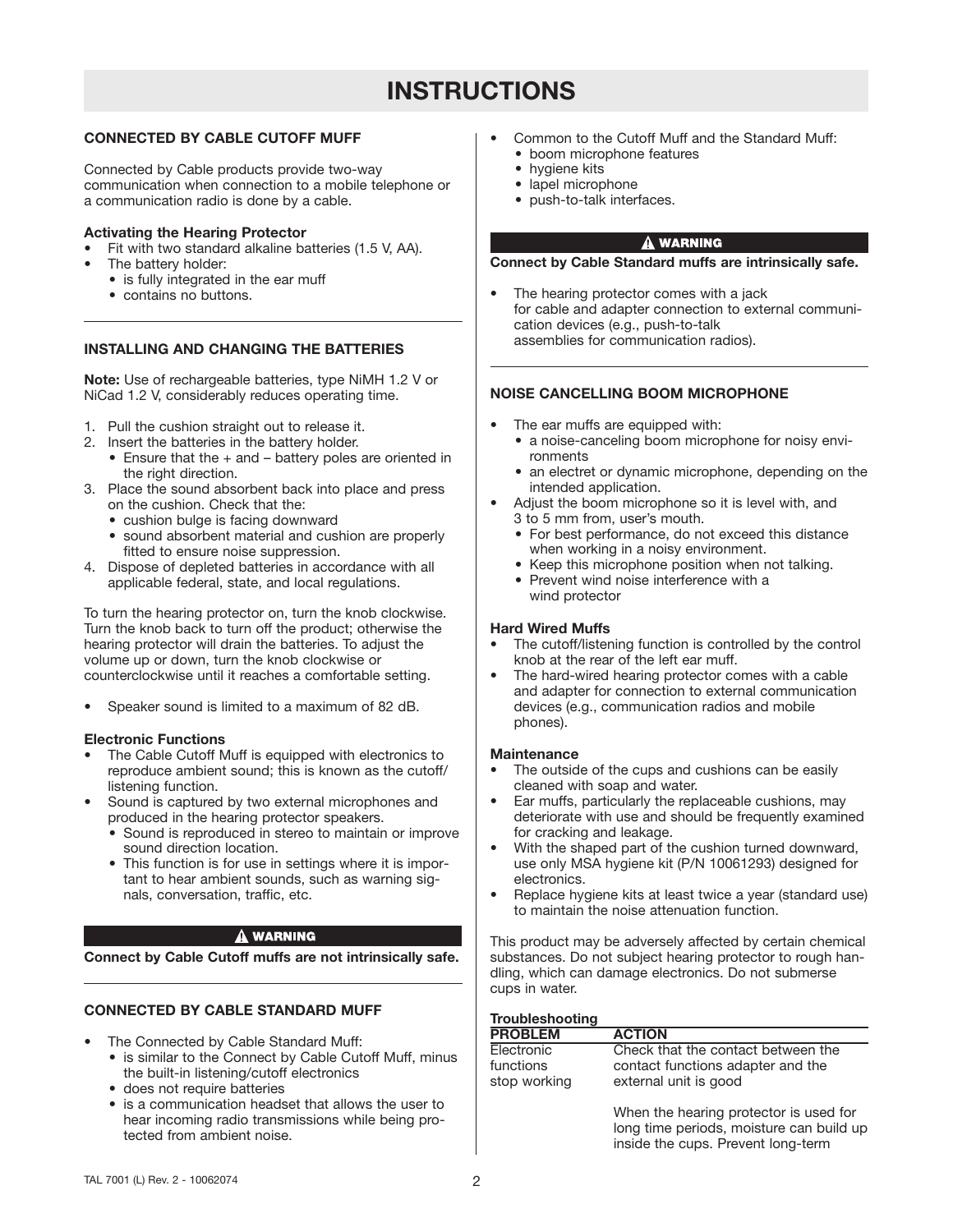# **INSTRUCTIONS**

moisture damage to electronic components, by regularly removing the insert (e.g., overnight) to allow cups to dry internally

#### **Fitting the Ear Muffs (Headband Version)**

- 1. Place the cups over user's ears and adjust the headband and cups to a comfortable position.
	- Make sure cushions seal tightly around the ears.
- 2. Use the adjustment button to adjust band pressure against the head.

**Note:** To remove attachment from slot, repeat step 1. Press tabs from bottom of slot outward and push through slot

- Wear the headband straight over the top of the head.
- Do not store headband in a stretched position.
- Do not compress cushions when the hearing protector is not in use.
- Keep cups clean and dry.
- Store the hearing protector at normal room temperature and away from direct sunlight.

#### **Fitting the Ear Muffs (Helmet Mounted Version)**

- 1. Pull the earcup down to the bottom of the yolk and lift the blade until the spring clicks up (Fig. 1)
- 2. Push the attachment blade into the slot on the side of the helmet (Fig. 2)
- 3. Detach the harness from the rear of the helmet and place the wires leading from the cups above the harness attachment.
- 4. Reattach harness, making sure the wires are free.

**Note:** To remove attachment from slot, press attachment clips outward and push through helmet slot.

#### **Working Position**

• Adjust the cups to a comfortable position, making sure that cushions seal tightly around the ears. (Fig. 3)

**Note:** In noisy environments, always wear the hearing protector in the working position.

#### **Stand-By Position**

• Pull the earmuff away from ear until it locks into the stand-by position (Fig. 4).

#### **Parking Position**

Lift the cups into the standby position; then, rotate them up to the next fixed position so cushions cannot be damaged or dirtied, and can dry internally (Fig. 5).

**Note:** Do not press the cups onto the helmet shell as this will lock the spring in the ear muff arm and damage the attachment slots on the side of the helmet.

#### **Storage Position**

- When the helmet is not in use, lower the cups and press them inward (Fig. 6).
- Keep the cups clean and dry and store them at normal room temperature, out of direct sunlight.











### **Hearing Protectors Approved for use with MSA Helmets**

| <b>HELMET</b>    | <b>SIZE</b> | <b>HELMET</b>         | <b>SIZE</b> |
|------------------|-------------|-----------------------|-------------|
| V-Gard           | S. M.       | Advance Cap           | M           |
| Topgard          | M           | Thermalgard           | M           |
| Vanguard         | M           | Super V Cap           | M           |
| NFL & Nascar Cap | M           | <b>Freedom Series</b> | M           |
| Smoothdome       | M           |                       |             |

#### **A WARNING**

**Make sure the ear muff or combined ear muff/ helmet is:**

- **• fitted, adjusted and maintained according to these instructions**
- **• worn at all times in noisy environments**
- **• regularly inspected for serviceability.**

**If the product has electronic restoration systems to produce sound, verify operation before use.**

**Short-term use of the cutoff communication device is not likely to cause noise-induced hearing loss. When effective input voltage does not exceed 430 mV, the ear muff output of the sound restoration circuits does not exceed the values known to constitute a risk to hearing. In case of medium and long-term use, the risk of noiseinduced hearing loss cannot be excluded. In such cases, do not use the communication device without MSA or safety expert advice and measures to reduce the risk of noise-induced hearing loss.**

**When calculating the effective ear muff attenuation, give consideration to the restoration system output signal; calculated total A-weighted sound pressure level inside the cup must not exceed 85 dB.**